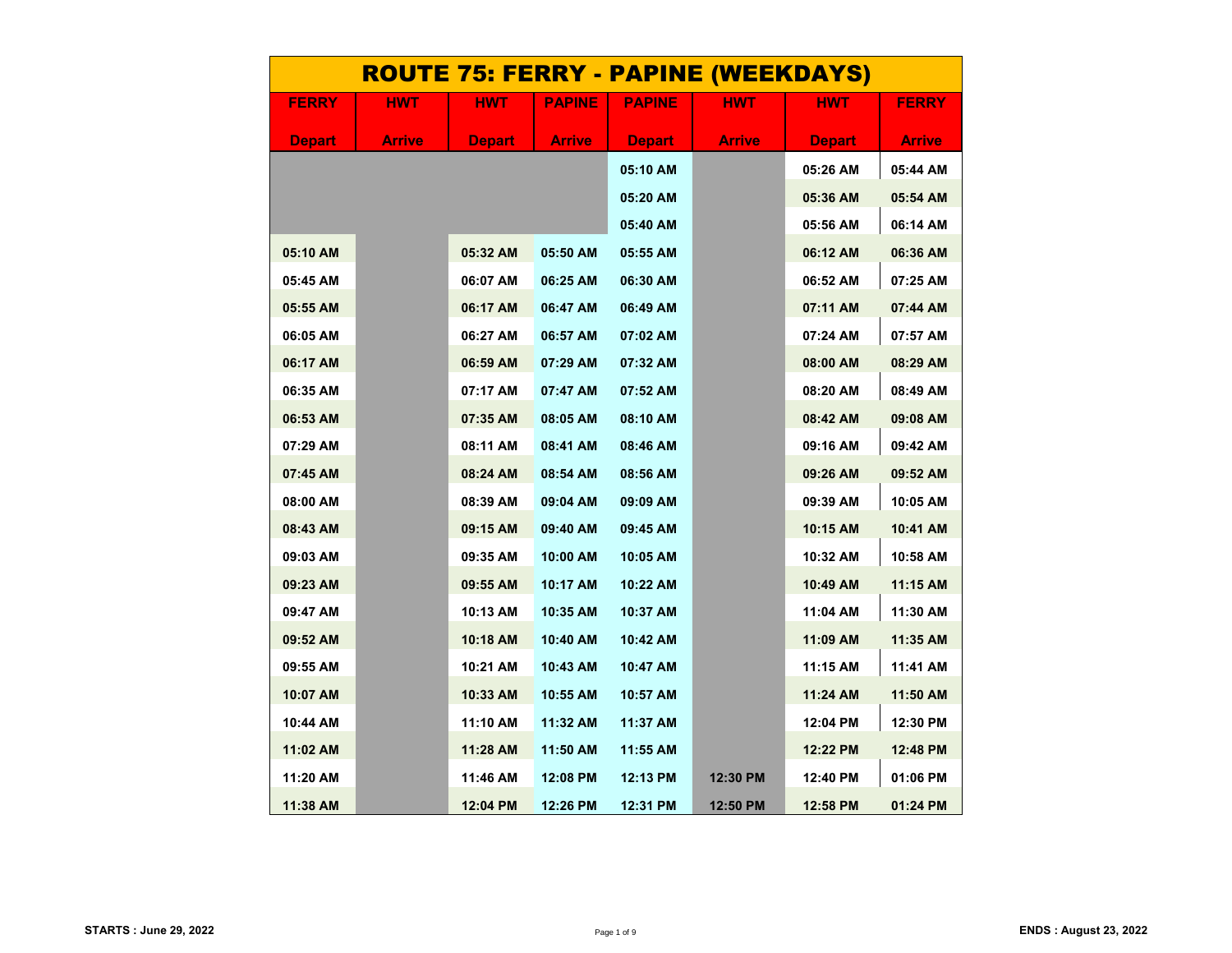| 11:42 AM   |          | 12:08 PM | 12:30 PM | 12:35 PM   | 12:55 PM | 01:02 PM | 01:28 PM |
|------------|----------|----------|----------|------------|----------|----------|----------|
| 11:44 AM   |          | 12:10 PM | 12:32 PM | 12:37 PM   | 01:00 PM | 01:04 PM | 01:30 PM |
| 11:54 AM   |          | 12:20 PM | 12:42 PM | 12:49 PM   | 12:52 PM | 01:16 PM | 01:42 PM |
| 12:31 PM   | 12:52 PM | 12:57 PM | 01:19 PM | 01:21 PM   |          | 01:46 PM | 02:12 PM |
| 12:49 PM   |          | 01:15 PM | 01:37 PM | 01:39 PM   | 01:57 PM | 02:06 PM | 02:32 PM |
| 01:07 PM   |          | 01:33 PM | 01:55 PM | $01:57$ PM |          | 02:24 PM | 02:50 PM |
| 01:25 PM   |          | 01:51 PM | 02:13 PM | 02:15 PM   |          | 02:42 PM | 03:08 PM |
| 01:34 PM   |          | 02:00 PM | 02:22 PM | 02:26 PM   |          | 02:53 PM | 03:19 PM |
| 01:43 PM   |          | 02:08 PM | 02:30 PM | $02:32$ PM |          | 02:59 PM | 03:25 PM |
| 02:18 PM   |          | 02:45 PM | 03:07 PM | 03:15 PM   |          | 03:42 PM | 04:06 PM |
| 02:38 PM   |          | 03:05 PM | 03:27 PM | 03:35 PM   |          | 03:53 PM | 04:17 PM |
| $02:58$ PM |          | 03:24 PM | 03:46 PM | $03:51$ PM |          | 04:09 PM | 04:33 PM |
| 03:16 PM   |          | 03:42 PM | 04:00 PM | 04:05 PM   |          | 04:23 PM | 04:47 PM |
| 03:25 PM   |          | 03:51 PM | 04:09 PM | 04:14 PM   |          | 04:32 PM | 04:56 PM |
| 03:32 PM   |          | 03:51 PM | 04:09 PM | 04:14 PM   |          | 04:32 PM | 04:56 PM |
| 04:16 PM   |          | 04:35 PM | 04:53 PM | 05:00 PM   |          | 05:18 PM | 05:42 PM |
| 04:28 PM   |          | 04:47 PM | 05:05 PM | 05:12 PM   |          | 05:30 PM | 05:54 PM |
| 04:40 PM   |          | 04:59 PM | 05:17 PM | 05:22 PM   |          | 05:40 PM | 06:04 PM |
| 04:52 PM   |          | 05:11 PM | 05:29 PM | 05:34 PM   |          | 05:52 PM | 06:16 PM |
| 04:59 PM   |          | 05:18 PM | 05:36 PM | 05:41 PM   |          | 05:59 PM | 06:23 PM |
| 05:07 PM   |          | 05:26 PM | 05:44 PM | 05:49 PM   |          | 06:07 PM | 06:31 PM |
| 05:44 PM   |          | 06:03 PM | 06:21 PM | 06:26 PM   |          | 06:44 PM | 07:08 PM |
| 05:57 PM   |          | 06:16 PM | 06:34 PM | 06:39 PM   |          | 06:57 PM | 07:21 PM |
| 06:08 PM   |          | 06:27 PM | 06:45 PM | 06:51 PM   |          | 07:09 PM | 07:33 PM |
| 06:19 PM   |          | 06:38 PM | 06:56 PM | 07:03 PM   |          | 07:21 PM | 07:45 PM |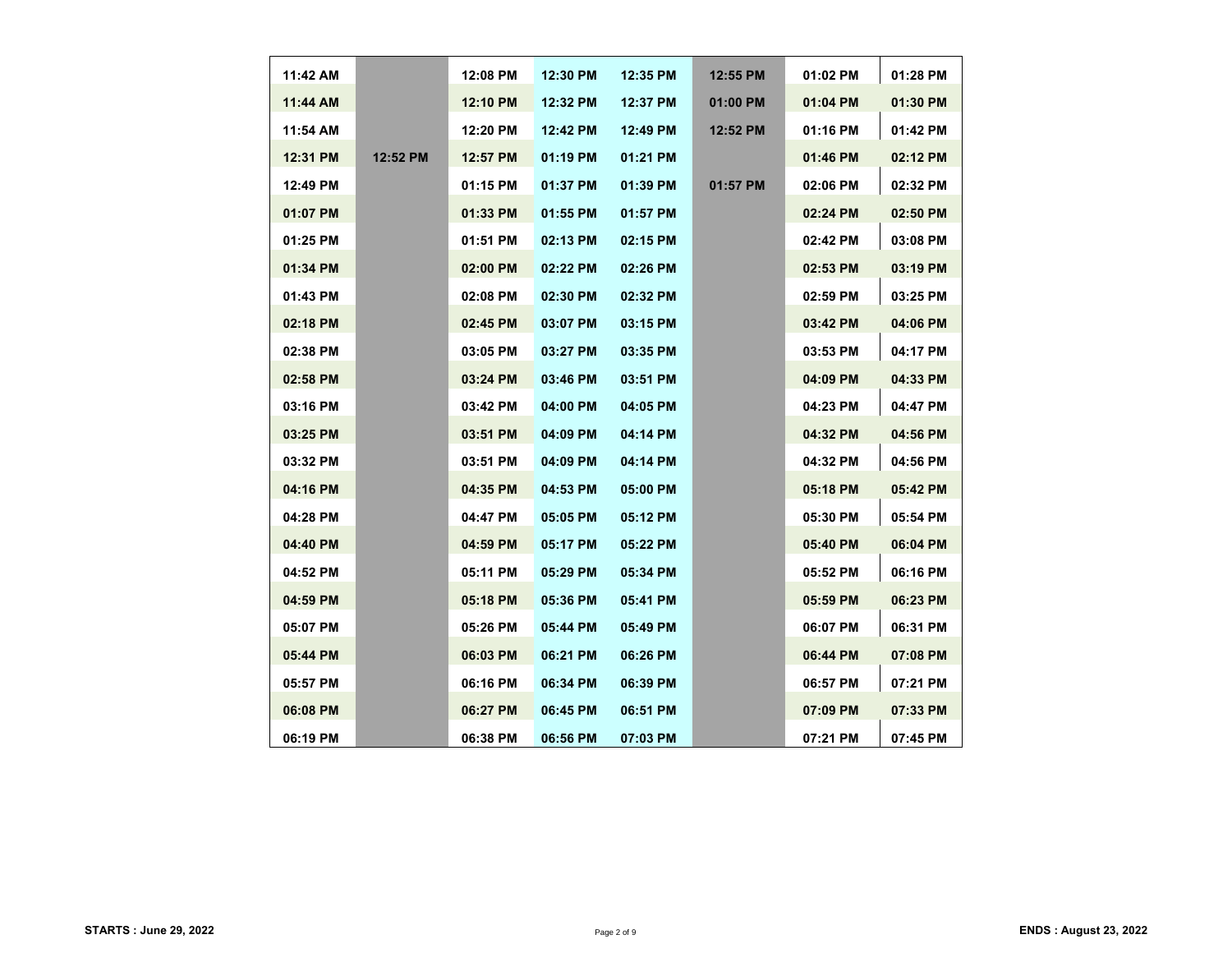| 06:26 PM      |               | 06:45 PM      | 07:03 PM      | 07:10 PM      |                                             | 07:28 PM      | 07:52 PM      |
|---------------|---------------|---------------|---------------|---------------|---------------------------------------------|---------------|---------------|
| 06:34 PM      |               | 06:53 PM      | 07:11 PM      | 07:13 PM      |                                             | 07:31 PM      | 07:55 PM      |
| 06:55 PM      |               | 07:17 PM      | 07:32 PM      |               |                                             |               |               |
| 07:11 PM      |               | 07:30 PM      | 07:48 PM      | 07:50 PM      |                                             | 08:08 PM      | 08:32 PM      |
| 07:24 PM      |               | 07:43 PM      | 08:01 PM      | 08:06 PM      |                                             | 08:24 PM      | 08:48 PM      |
| 07:37 PM      |               | 07:56 PM      | 08:14 PM      | 08:19 PM      |                                             | 08:37 PM      | 09:01 PM      |
| 07:50 PM      |               | 08:09 PM      | 08:27 PM      |               |                                             |               |               |
| 07:56 PM      |               | 08:15 PM      | 08:33 PM      | 08:38 PM      |                                             | 08:56 PM      | 09:20 PM      |
| 08:01 PM      |               | 08:20 PM      | 08:38 PM      | 08:51 PM      |                                             | 09:09 PM      | 09:33 PM      |
| 08:35 PM      |               | 08:54 PM      | 09:12 PM      | 09:15 PM      |                                             | 09:33 PM      | 09:57 PM      |
|               |               |               |               |               | <u>ROUTE 75: FERRY - PAPINE (SATURDAYS)</u> |               |               |
|               |               |               |               |               |                                             |               |               |
| <b>FERRY</b>  | <b>HWT</b>    | <b>HWT</b>    | <b>PAPINE</b> | <b>PAPINE</b> | HWT                                         | HWT           | <b>FERRY</b>  |
|               |               |               |               |               |                                             |               |               |
|               |               |               |               |               |                                             |               |               |
| <b>Depart</b> | <b>Arrive</b> | <b>Depart</b> | <b>Arrive</b> | <b>Depart</b> | <b>Arrive</b>                               | <b>Depart</b> | <b>Arrive</b> |
|               |               |               |               | 05:50 AM      |                                             | 06:06 AM      | 06:14 AM      |
| 05:30 AM      |               | 05:48 AM      | 06:08 AM      | 06:10 AM      |                                             | 06:26 AM      | 06:36 AM      |
| 05:55 AM      |               | 06:13 AM      | 06:33 AM      | 06:35 AM      |                                             | 06:50 AM      | 07:00 AM      |
|               |               |               |               | 06:40 AM      |                                             | 06:56 AM      | 07:06 AM      |
| 06:15 AM      |               | 06:33 AM      | 06:53 AM      | 06:58 AM      |                                             | 07:18 AM      | 07:34 AM      |
| 06:30 AM      |               | 06:48 AM      | 07:08 AM      | 07:13 AM      |                                             | 07:37 AM      | 07:53 AM      |
| 06:45 AM      |               | 07:03 AM      | 07:29 AM      | 07:34 AM      |                                             | 07:58 AM      | 08:14 AM      |
| 07:00 AM      |               | 07:25 AM      | 07:51 AM      | 07:53 AM      |                                             | 08:17 AM      | 08:33 AM      |
| 07:15 AM      |               | 07:35 AM      | 08:01 AM      | 08:10 AM      |                                             | 08:34 AM      | 08:50 AM      |
| 07:45 AM      |               | 08:15 AM      | 08:41 AM      | 08:43 AM      |                                             | 09:07 AM      | 09:29 AM      |
| 08:00 AM      |               | 08:25 AM      | 08:51 AM      | 08:56 AM      |                                             | 09:20 AM      | 09:42 AM      |
| 08:15 AM      |               | 08:40 AM      | 09:06 AM      | 09:11 AM      |                                             | 09:35 AM      | 09:57 AM      |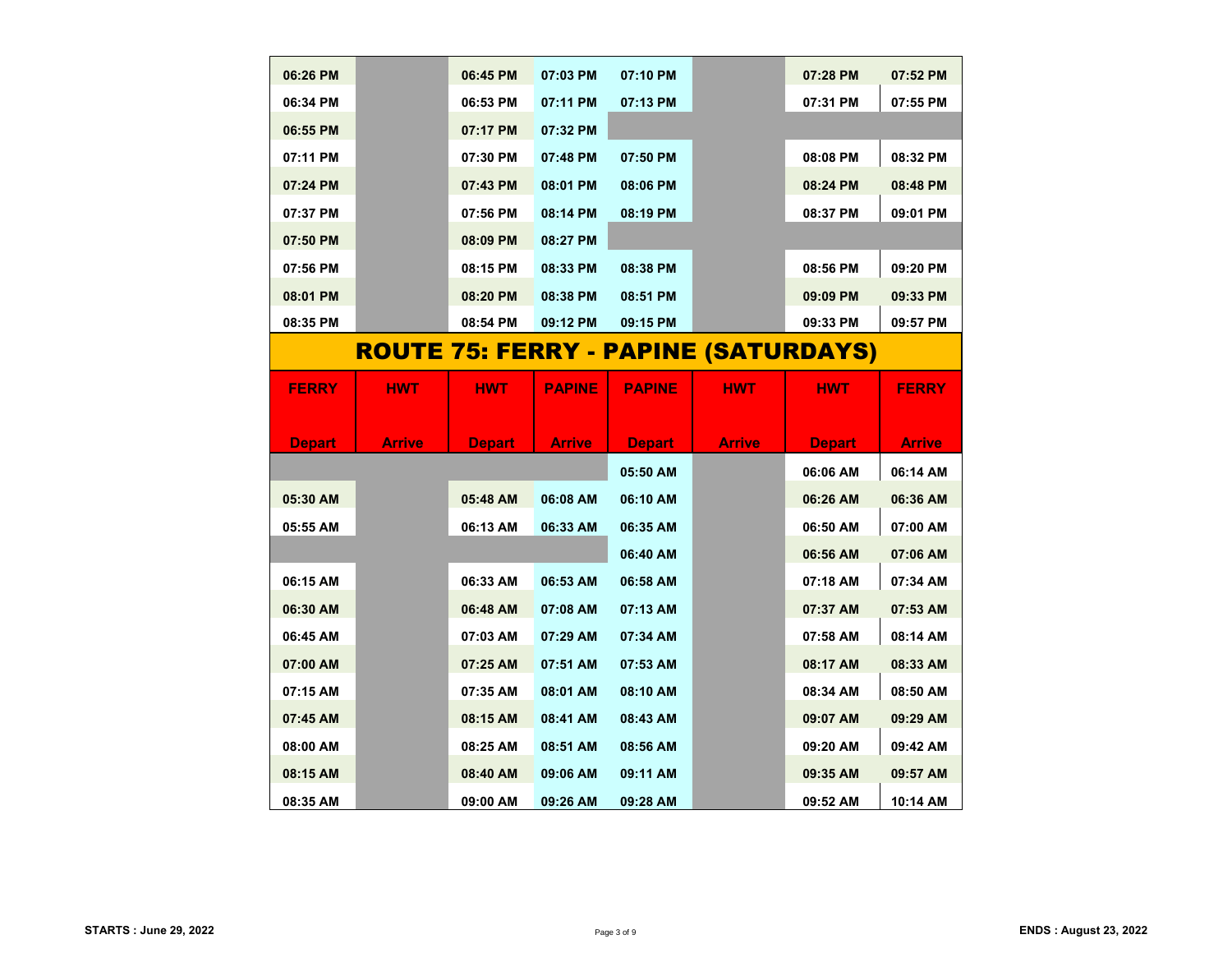| 09:00 AM | 09:25 AM   | 09:51 AM   | 09:56 AM   |          | 10:20 AM | 10:42 AM |
|----------|------------|------------|------------|----------|----------|----------|
| 09:30 AM | 09:58 AM   | 10:24 AM   | 10:29 AM   |          | 10:53 AM | 11:15 AM |
| 09:45 AM | $10:13$ AM | 10:39 AM   | 10:44 AM   |          | 11:08 AM | 11:30 AM |
| 10:00 AM | 10:28 AM   | 10:54 AM   | 10:56 AM   |          | 11:20 AM | 11:42 AM |
| 10:20 AM | 10:48 AM   | 11:14 AM   | 11:19 AM   |          | 11:43 AM | 12:05 PM |
| 10:45 AM | 11:13 AM   | 11:39 AM   | 11:44 AM   |          | 12:08 PM | 12:30 PM |
| 11:20 AM | 11:48 AM   | 12:14 PM   | 12:19 PM   | 12:43 PM |          |          |
| 11:35 AM | 12:03 PM   | 12:29 PM   | 12:34 PM   |          | 12:58 PM | 01:20 PM |
| 11:45 AM | 12:13 PM   | 12:39 PM   | 12:41 PM   | 01:04 PM |          |          |
| 12:05 PM | 12:33 PM   | 12:59 PM   | 01:01 PM   | 01:24 PM |          |          |
|          | 12:48 PM   | 01:14 PM   | 01:19 PM   |          | 01:43 PM | 02:05 PM |
| 12:35 PM | 01:03 PM   | $01:29$ PM | 01:34 PM   | 01:58 PM |          |          |
|          | $01:18$ PM | 01:44 PM   | $01:49$ PM |          | 02:13 PM | 02:35 PM |
|          | 01:45 PM   | 02:11 PM   | 02:16 PM   |          | 02:40 PM | 03:02 PM |
| 01:25 PM | $01:53$ PM | 02:19 PM   | 02:26 PM   | 02:50 PM |          |          |
|          | 02:13 PM   | 02:39 PM   | 02:44 PM   |          | 03:08 PM | 03:30 PM |
| 02:15 PM | 02:43 PM   | 03:09 PM   | 03:14 PM   |          | 03:38 PM | 04:00 PM |
|          | 02:55 PM   | 03:21 PM   | 03:26 PM   |          | 03:50 PM | 04:12 PM |
| 02:40 PM | 03:08 PM   | 03:34 PM   | 03:39 PM   |          | 04:03 PM | 04:25 PM |
| 03:05 PM | 03:33 PM   | 03:59 PM   | 04:04 PM   |          | 04:28 PM | 04:50 PM |
| 03:30 PM | 03:58 PM   | 04:24 PM   | 04:29 PM   |          | 04:53 PM | 05:15 PM |
| 04:05 PM | 04:33 PM   | 04:59 PM   | 05:04 PM   |          | 05:28 PM | 05:50 PM |
| 04:20 PM | 04:48 PM   | 05:14 PM   | 05:19 PM   |          | 05:43 PM | 06:05 PM |
| 04:35 PM | 05:03 PM   | 05:29 PM   | 05:34 PM   |          | 05:58 PM | 06:20 PM |
| 05:05 PM | 05:33 PM   | 05:59 PM   | 06:04 PM   |          | 06:28 PM | 06:50 PM |
| 05:25 PM | 05:53 PM   | 06:19 PM   | 06:24 PM   |          | 06:48 PM | 07:10 PM |
| 05:55 PM | 06:23 PM   | 06:49 PM   | 06:54 PM   |          | 07:18 PM | 07:36 PM |
| 06:10 PM | 06:38 PM   | 07:04 PM   | 07:09 PM   |          | 07:33 PM | 07:51 PM |
| 06:25 PM | 06:53 PM   | 07:19 PM   | 07:29 PM   |          | 07:53 PM | 08:11 PM |
| 06:55 PM | 07:23 PM   | 07:46 PM   | 07:51 PM   |          | 08:15 PM | 08:33 PM |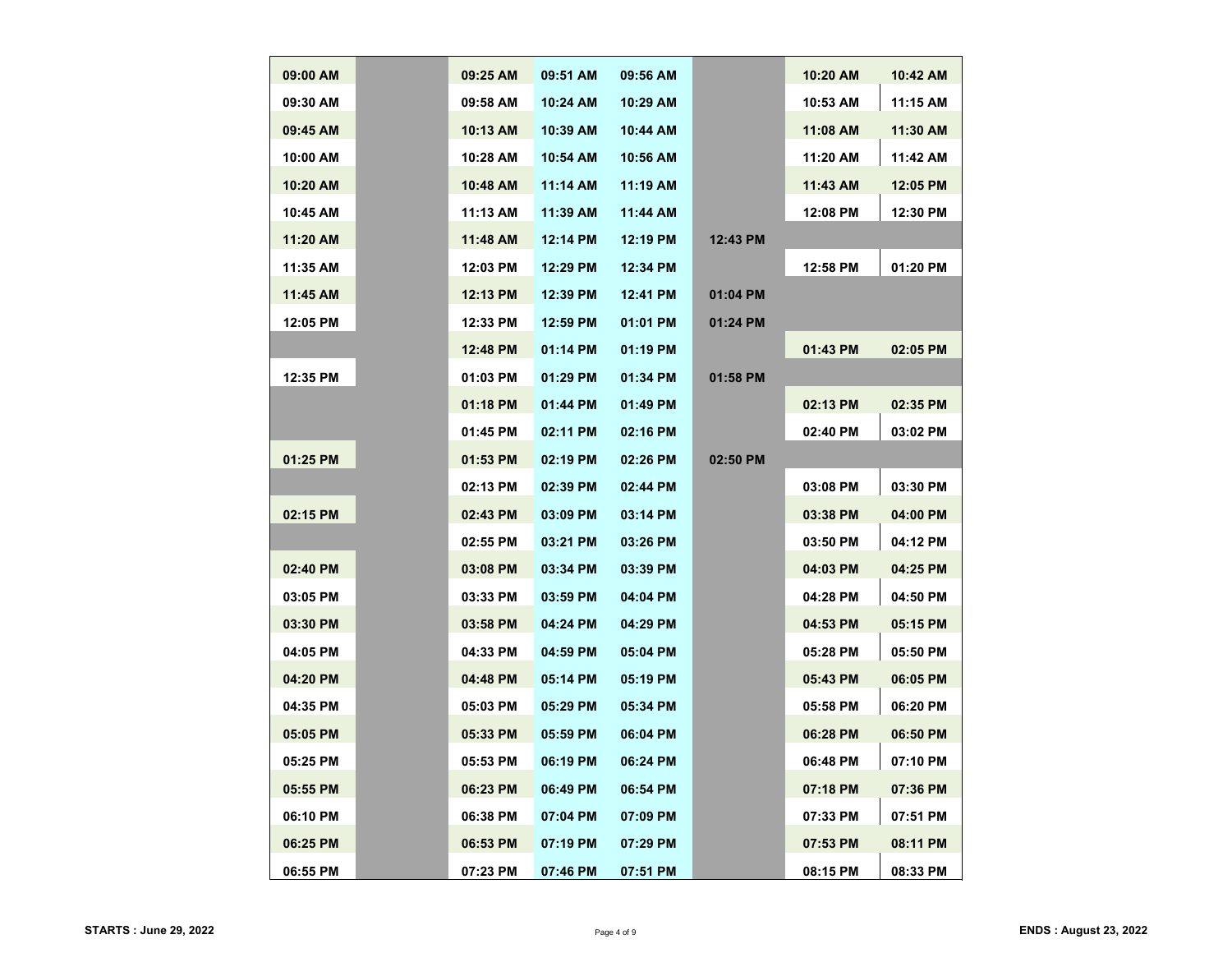| 07:15 PM      |               | 07:40 PM      | 08:03 PM      | 08:08 PM      |                                           | 08:32 PM      | 08:50 PM      |
|---------------|---------------|---------------|---------------|---------------|-------------------------------------------|---------------|---------------|
| 07:55 PM      |               | 08:20 PM      | 08:43 PM      | 08:46 PM      |                                           | 09:06 PM      | 09:22 PM      |
| 08:25 PM      |               | 08:50 PM      | 09:10 PM      | 09:30 PM      |                                           | 09:48 PM      | 10:06 PM      |
| 08:55 PM      |               | 09:20 PM      | 09:40 PM      |               |                                           |               |               |
| 09:25 PM      |               | 09:50 PM      | 10:10 PM      |               |                                           |               |               |
| 04:50 PM      |               | 05:18 PM      | 05:44 PM      | 05:49 PM      |                                           | 06:13 PM      | 06:35 PM      |
| 05:05 PM      |               | 05:33 PM      | 05:59 PM      | 06:04 PM      |                                           | 06:28 PM      | 06:50 PM      |
| 05:25 PM      |               | 05:53 PM      | 06:19 PM      | 06:24 PM      |                                           | 06:48 PM      | 07:10 PM      |
| 05:40 PM      |               | 06:08 PM      | 06:34 PM      | 06:39 PM      |                                           | 07:03 PM      | 07:21 PM      |
| 05:55 PM      |               | 06:23 PM      | 06:49 PM      | 06:54 PM      |                                           | 07:18 PM      | 07:36 PM      |
| 06:10 PM      |               | 06:38 PM      | 07:04 PM      | 07:09 PM      |                                           | 07:33 PM      | 07:51 PM      |
| 06:25 PM      |               | 06:53 PM      | 07:19 PM      | 07:24 PM      |                                           | 07:48 PM      | 08:06 PM      |
| 06:40 PM      |               | 07:08 PM      | 07:31 PM      | 07:36 PM      |                                           | 08:00 PM      | 08:18 PM      |
| 06:55 PM      |               | 07:23 PM      | 07:46 PM      | 07:51 PM      |                                           | 08:15 PM      | 08:33 PM      |
| 07:15 PM      |               | 07:40 PM      | 08:03 PM      | 08:08 PM      |                                           | 08:32 PM      | 08:50 PM      |
| 07:35 PM      |               | 08:00 PM      | 08:23 PM      | 08:28 PM      |                                           | 08:52 PM      | 09:10 PM      |
| 07:55 PM      |               | 08:20 PM      | 08:43 PM      | 08:48 PM      |                                           | 09:12 PM      | 09:30 PM      |
| 08:15 PM      |               | 08:40 PM      | 09:03 PM      | 09:08 PM      |                                           | 09:24 PM      | 09:42 PM      |
| 08:40 PM      |               | 09:05 PM      | 09:25 PM      | 09:30 PM      |                                           | 09:46 PM      | 10:04 PM      |
| 09:05 PM      |               | 09:23 PM      | 09:43 PM      |               |                                           |               |               |
| 09:25 PM      |               | 09:43 PM      | 10:03 PM      |               |                                           |               |               |
|               |               |               |               |               | <u>ROUTE 75: FERRY - PAPINE (SUNDAYS)</u> |               |               |
|               |               |               |               |               |                                           |               |               |
| <b>FERRY</b>  | <b>HWT</b>    | <b>HWT</b>    | <b>PAPINE</b> | <b>PAPINE</b> | <b>HWT</b>                                | <b>HWT</b>    | <b>FERRY</b>  |
|               |               |               |               |               |                                           |               |               |
| <b>Depart</b> | <b>Arrive</b> | <b>Depart</b> | <b>Arrive</b> | <b>Depart</b> | <b>Arrive</b>                             | <b>Depart</b> | <b>Arrive</b> |
|               |               |               |               | 06:00 AM      |                                           | 06:14 AM      | 06:22 AM      |
|               |               |               |               | 06:20 AM      |                                           | 06:34 AM      | 06:49 AM      |
| 05:55 AM      |               | 06:13 AM      | 06:29 AM      | 06:35 AM      |                                           | 06:49 AM      | 07:04 AM      |
|               |               |               |               | 06:55 AM      |                                           | 07:10 AM      | 07:29 AM      |
| 06:35 AM      |               | 06:53 AM      | 07:09 AM      | 07:16 AM      |                                           | 07:31 AM      | 07:50 AM      |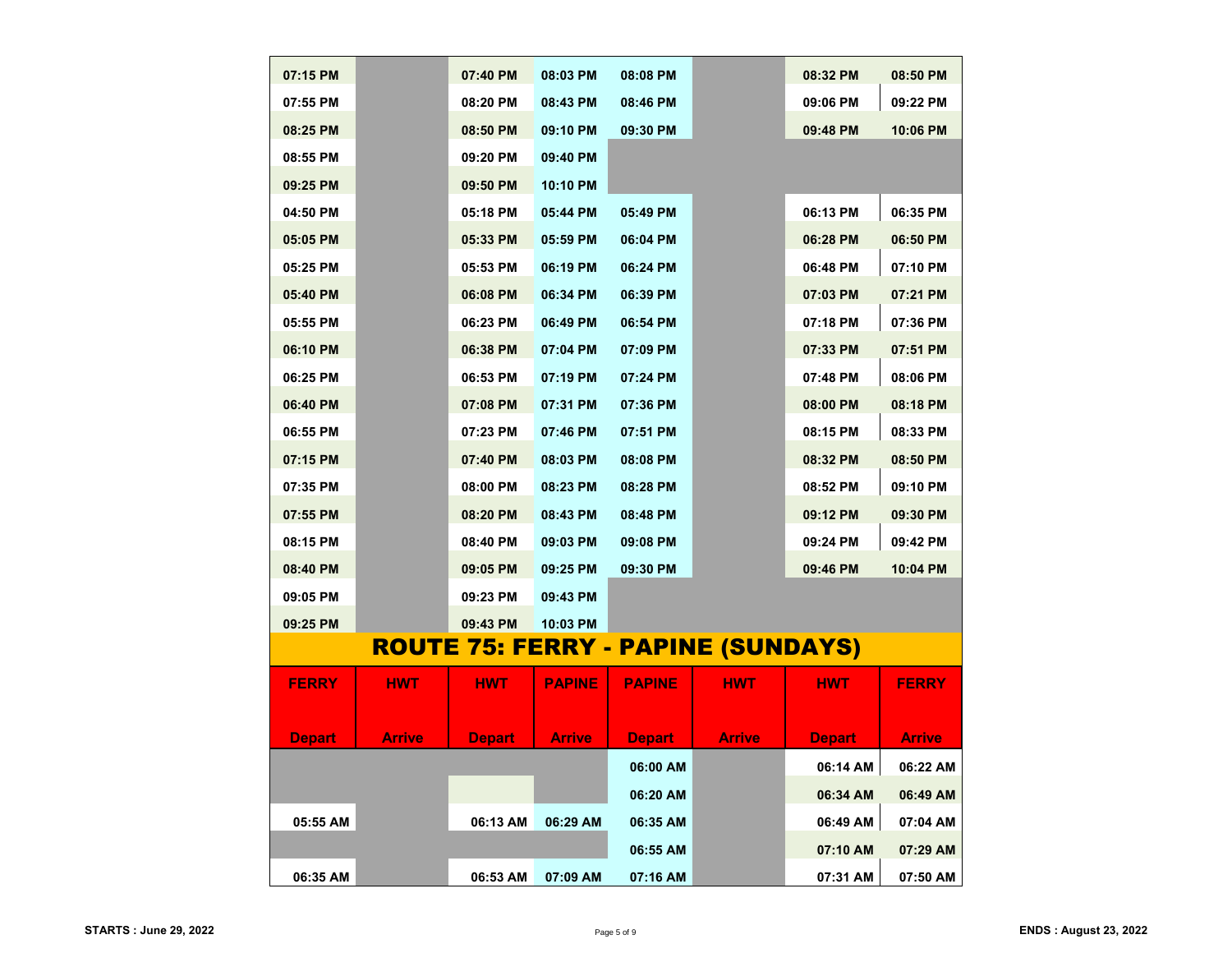| 06:55 AM   | 07:13 AM | 07:29 AM | 07:36 AM |            | 07:51 AM   | 08:10 AM |
|------------|----------|----------|----------|------------|------------|----------|
| 07:15 AM   | 07:35 AM | 07:51 AM | 07:58 AM |            | 08:13 AM   | 08:32 AM |
| 07:35 AM   | 07:55 AM | 08:11 AM | 08:18 AM |            | 08:33 AM   | 08:52 AM |
| 07:55 AM   | 08:15 AM | 08:31 AM | 08:40 AM |            | 08:55 AM   | 09:14 AM |
| 08:15 AM   | 08:35 AM | 08:51 AM | 09:00 AM |            | 09:15 AM   | 09:34 AM |
| 08:32 AM   | 09:02 AM | 09:18 AM | 09:20 AM |            | 09:35 AM   | 09:54 AM |
| 08:55 AM   | 09:15 AM | 09:31 AM | 09:38 AM |            | 09:53 AM   | 10:12 AM |
| 09:15 AM   | 09:35 AM | 09:51 AM | 09:58 AM |            | 10:13 AM   | 10:32 AM |
| 09:35 AM   | 09:55 AM | 10:11 AM | 10:18 AM |            | 10:33 AM   | 10:52 AM |
| 09:55 AM   | 10:15 AM | 10:31 AM | 10:38 AM |            | 10:53 AM   | 11:12 AM |
| 10:15 AM   | 10:35 AM | 10:51 AM | 10:58 AM |            | 11:13 AM   | 11:32 AM |
| 10:35 AM   | 10:55 AM | 11:11 AM | 11:23 AM |            | 11:38 AM   | 11:57 AM |
| $10:55$ AM | 11:15 AM | 11:31 AM | 11:43 AM |            | $11:58$ AM | 12:17 PM |
| 11:15 AM   | 11:35 AM | 11:51 AM | 11:58 AM | 12:13 PM   |            |          |
| 11:35 AM   | 11:55 AM | 12:11 PM | 12:18 PM |            | 12:33 PM   | 12:52 PM |
| 12:00 PM   | 12:20 PM | 12:36 PM | 12:43 PM | $12:58$ PM |            |          |
|            | 12:30 PM | 12:46 PM | 12:53 PM |            | 01:08 PM   | 01:27 PM |
| 12:30 PM   | 12:50 PM | 01:06 PM | 01:13 PM | 01:28 PM   |            |          |
|            | 01:05 PM | 01:21 PM | 01:24 PM |            | 01:39 PM   | 01:58 PM |
| 01:05 PM   | 01:25 PM | 01:41 PM | 01:48 PM | 02:03 PM   |            |          |
|            | 01:30 PM | 01:46 PM | 01:53 PM |            | 02:08 PM   | 02:27 PM |
| 01:35 PM   | 01:55 PM | 02:11 PM | 02:13 PM |            | 02:28 PM   | 02:47 PM |
|            | 02:10 PM | 02:26 PM | 02:30 PM |            | 02:45 PM   | 03:04 PM |
| 02:05 PM   | 02:25 PM | 02:41 PM | 02:48 PM |            | 03:03 PM   | 03:22 PM |
| 02:35 PM   | 02:55 PM | 03:11 PM | 03:18 PM |            | 03:33 PM   | 03:52 PM |
| 02:50 PM   | 03:10 PM | 03:26 PM | 03:33 PM |            | 03:48 PM   | 04:07 PM |
| 03:05 PM   | 03:25 PM | 03:41 PM | 03:48 PM |            | 04:03 PM   | 04:22 PM |
| 03:25 PM   | 03:45 PM | 04:01 PM | 04:08 PM |            | 04:23 PM   | 04:42 PM |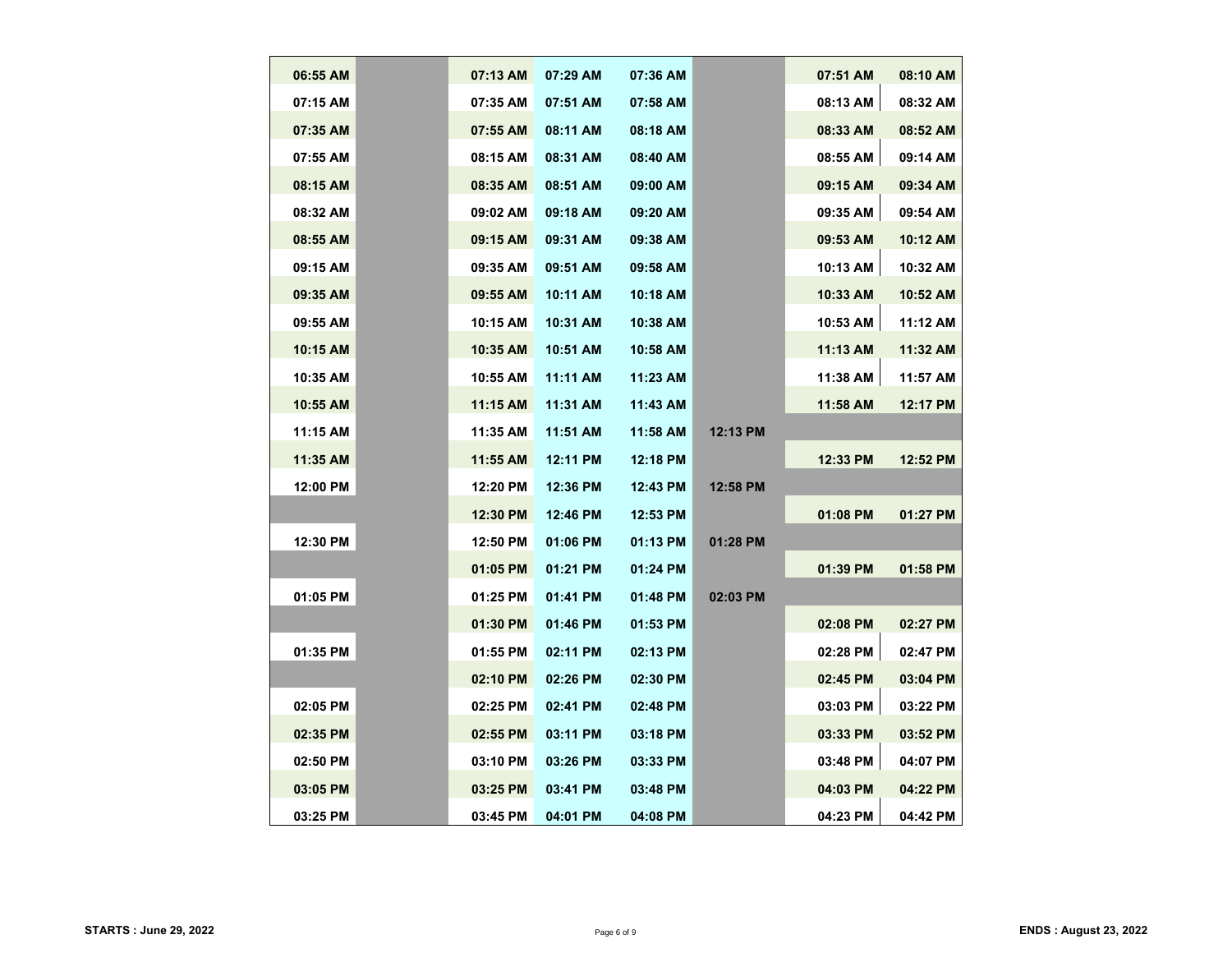| 03:55 PM      |          | 04:15 PM        | 04:31 PM      | 04:38 PM      |                 | 04:53 PM                                         | 05:12 PM     |
|---------------|----------|-----------------|---------------|---------------|-----------------|--------------------------------------------------|--------------|
| 04:10 PM      |          | 04:30 PM        | 04:46 PM      | 04:53 PM      |                 | 05:08 PM                                         | 05:27 PM     |
| 04:30 PM      |          | 04:50 PM        | 05:06 PM      | 05:13 PM      |                 | 05:28 PM                                         | 05:47 PM     |
| 04:45 PM      |          | 05:05 PM        | 05:21 PM      | 05:28 PM      |                 | 05:43 PM                                         | 06:02 PM     |
| 05:15 PM      |          | 05:35 PM        | 05:51 PM      | 05:58 PM      |                 | 06:13 PM                                         | 06:32 PM     |
| 05:35 PM      |          | 05:55 PM        | 06:11 PM      | 06:18 PM      |                 | 06:33 PM                                         | 06:52 PM     |
| 05:50 PM      |          | 06:10 PM        | 06:26 PM      | 06:33 PM      |                 | 06:48 PM                                         | 07:07 PM     |
| 06:05 PM      |          | 06:25 PM        | 06:41 PM      | 06:48 PM      |                 | 07:03 PM                                         | 07:18 PM     |
| 06:35 PM      |          | 06:55 PM        | 07:11 PM      | 07:18 PM      |                 | 07:32 PM                                         | 07:47 PM     |
| 06:55 PM      |          | 07:15 PM        | 07:31 PM      | 07:33 PM      |                 | 07:47 PM                                         | 08:02 PM     |
| 07:10 PM      |          | 07:28 PM        | 07:44 PM      | 07:49 PM      |                 | 08:03 PM                                         | 08:18 PM     |
| 07:30 PM      |          | 07:48 PM        | 08:04 PM      | 08:16 PM      |                 | 08:30 PM                                         | 08:45 PM     |
| 07:50 PM      |          | 08:08 PM        | 08:24 PM      | 08:28 PM      |                 | 08:42 PM                                         | 08:57 PM     |
| 08:20 PM      |          | 08:38 PM        | 08:54 PM      | 08:56 PM      |                 | 09:10 PM                                         | 09:25 PM     |
| 08:50 PM      |          | 09:08 PM        | 09:24 PM      | 09:26 PM      |                 | 09:40 PM                                         | 09:55 PM     |
|               |          |                 |               |               |                 | <b>ROUTE 75: FERRY - PAPINE (Public Holiday)</b> |              |
| <b>FERRY</b>  | HWT      | <b>LIGUANEA</b> | <b>PAPINE</b> | <b>PAPINE</b> | <b>LIGUANEA</b> | HWT                                              | <b>FERRY</b> |
| <b>Depart</b> | Arrive   | <b>Depart</b>   | <b>Arrive</b> | <b>Depart</b> | <b>Arrive</b>   | <b>Depart</b>                                    | Arrive       |
|               |          |                 |               | 06:00 AM      | 06:06 AM        | 06:14 AM                                         | 06:22 AM     |
|               |          |                 |               | 06:20 AM      | 06:26 AM        | 06:34 AM                                         | 06:49 AM     |
| 05:55 AM      | 06:13 AM | 06:23 AM        | 06:29 AM      | 06:35 AM      | 06:41 AM        | 06:49 AM                                         | 07:04 AM     |
|               |          |                 |               |               |                 |                                                  |              |
|               |          |                 |               | 06:55 AM      | 07:01 AM        | 07:10 AM                                         | 07:29 AM     |
| 06:35 AM      | 06:53 AM | 07:03 AM        | 07:09 AM      | 07:16 AM      | 07:22 AM        | 07:31 AM                                         | 07:50 AM     |
| 06:55 AM      | 07:13 AM | 07:23 AM        | 07:29 AM      | 07:36 AM      | 07:42 AM        | 07:51 AM                                         | 08:10 AM     |
| 07:15 AM      | 07:35 AM | 07:45 AM        | 07:51 AM      | 07:58 AM      | 08:04 AM        | 08:13 AM                                         | 08:32 AM     |
| 07:35 AM      | 07:55 AM | 08:05 AM        | 08:11 AM      | 08:18 AM      | 08:24 AM        | 08:33 AM                                         | 08:52 AM     |
| 07:55 AM      | 08:15 AM | 08:25 AM        | 08:31 AM      | 08:40 AM      | 08:46 AM        | 08:55 AM                                         | 09:14 AM     |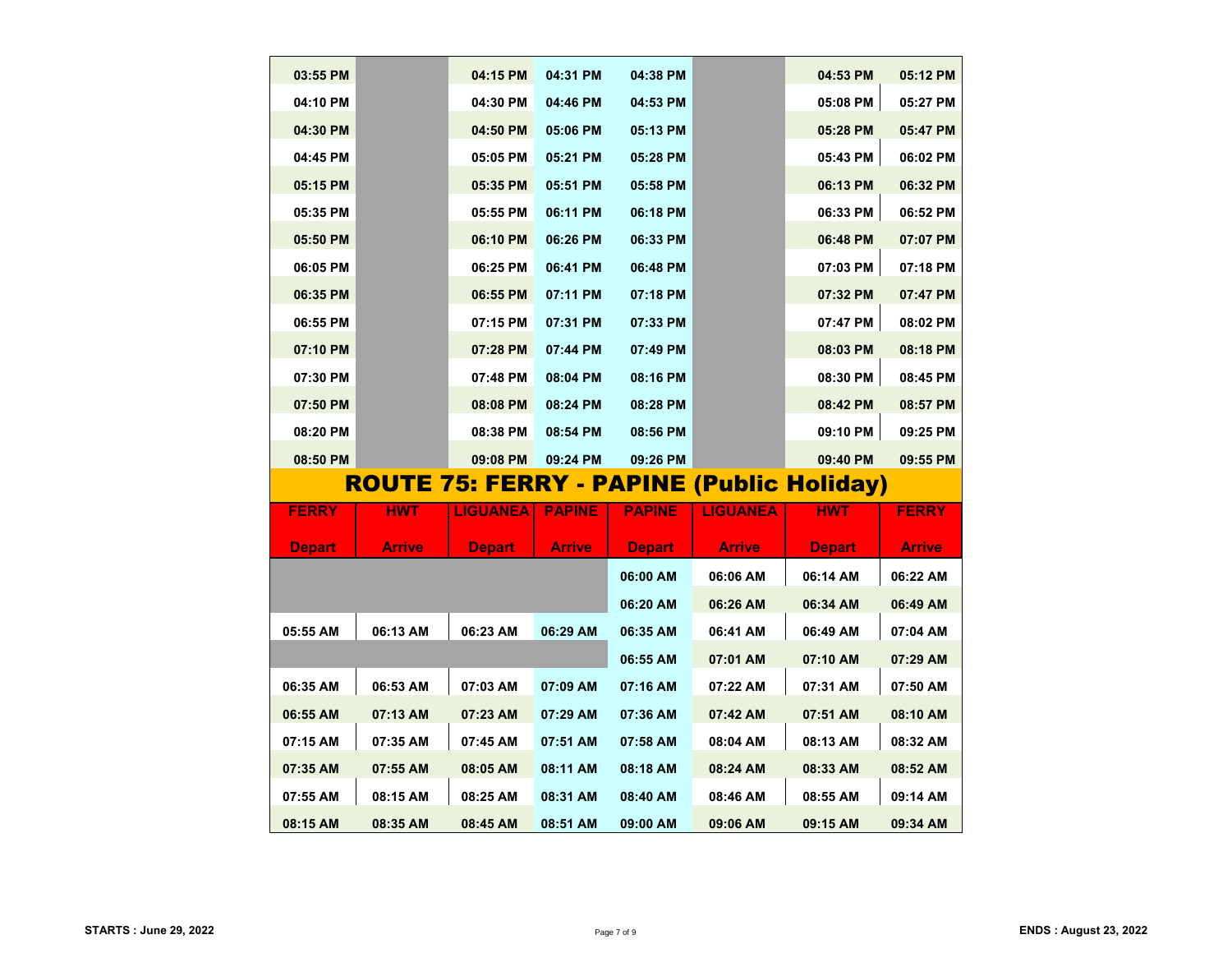| 08:32 AM   | 09:02 AM | 09:12 AM | 09:18 AM   | 09:20 AM | 09:26 AM | 09:35 AM | 09:54 AM   |
|------------|----------|----------|------------|----------|----------|----------|------------|
| 08:55 AM   | 09:15 AM | 09:25 AM | 09:31 AM   | 09:38 AM | 09:44 AM | 09:53 AM | 10:12 AM   |
| 09:15 AM   | 09:35 AM | 09:45 AM | 09:51 AM   | 09:58 AM | 10:04 AM | 10:13 AM | 10:32 AM   |
| 09:35 AM   | 09:55 AM | 10:05 AM | 10:11 AM   | 10:18 AM | 10:24 AM | 10:33 AM | $10:52$ AM |
| 09:55 AM   | 10:15 AM | 10:25 AM | 10:31 AM   | 10:38 AM | 10:44 AM | 10:53 AM | 11:12 AM   |
| 10:15 AM   | 10:35 AM | 10:45 AM | 10:51 AM   | 10:58 AM | 11:04 AM | 11:13 AM | 11:32 AM   |
| 10:35 AM   | 10:55 AM | 11:05 AM | 11:11 AM   | 11:23 AM | 11:29 AM | 11:38 AM | 11:57 AM   |
| $10:55$ AM | 11:15 AM | 11:25 AM | 11:31 AM   | 11:43 AM | 11:49 AM | 11:58 AM | 12:17 PM   |
| 11:15 AM   | 11:35 AM | 11:45 AM | 11:51 AM   | 11:58 AM | 12:04 PM |          |            |
| 11:35 AM   | 11:55 AM | 12:05 PM | 12:11 PM   | 12:18 PM | 12:24 PM | 12:33 PM | 12:52 PM   |
| 12:00 PM   | 12:20 PM | 12:30 PM | 12:36 PM   | 12:43 PM | 12:49 PM |          |            |
|            | 12:30 PM | 12:40 PM | 12:46 PM   | 12:53 PM | 12:59 PM | 01:08 PM | 01:27 PM   |
| 12:30 PM   | 12:50 PM | 01:00 PM | 01:06 PM   | 01:13 PM | 01:19 PM |          |            |
|            | 01:05 PM | 01:15 PM | 01:21 PM   | 01:24 PM | 01:30 PM | 01:39 PM | 01:58 PM   |
| 01:05 PM   | 01:25 PM | 01:35 PM | 01:41 PM   | 01:48 PM | 01:54 PM |          |            |
|            | 01:30 PM | 01:40 PM | $01:46$ PM | 01:53 PM | 01:59 PM | 02:08 PM | 02:27 PM   |
| 01:35 PM   | 01:55 PM | 02:05 PM | 02:11 PM   | 02:13 PM | 02:19 PM | 02:28 PM | 02:47 PM   |
|            | 02:10 PM | 02:20 PM | 02:26 PM   | 02:30 PM | 02:36 PM | 02:45 PM | 03:04 PM   |
| 02:05 PM   | 02:25 PM | 02:35 PM | 02:41 PM   | 02:48 PM | 02:54 PM | 03:03 PM | 03:22 PM   |
| 02:35 PM   | 02:55 PM | 03:05 PM | 03:11 PM   | 03:18 PM | 03:24 PM | 03:33 PM | 03:52 PM   |
| 02:50 PM   | 03:10 PM | 03:20 PM | 03:26 PM   | 03:33 PM | 03:39 PM | 03:48 PM | 04:07 PM   |
| 03:05 PM   | 03:25 PM | 03:35 PM | 03:41 PM   | 03:48 PM | 03:54 PM | 04:03 PM | 04:22 PM   |
| 03:25 PM   | 03:45 PM | 03:55 PM | 04:01 PM   | 04:08 PM | 04:14 PM | 04:23 PM | 04:42 PM   |
| 03:55 PM   | 04:15 PM | 04:25 PM | 04:31 PM   | 04:38 PM | 04:44 PM | 04:53 PM | 05:12 PM   |